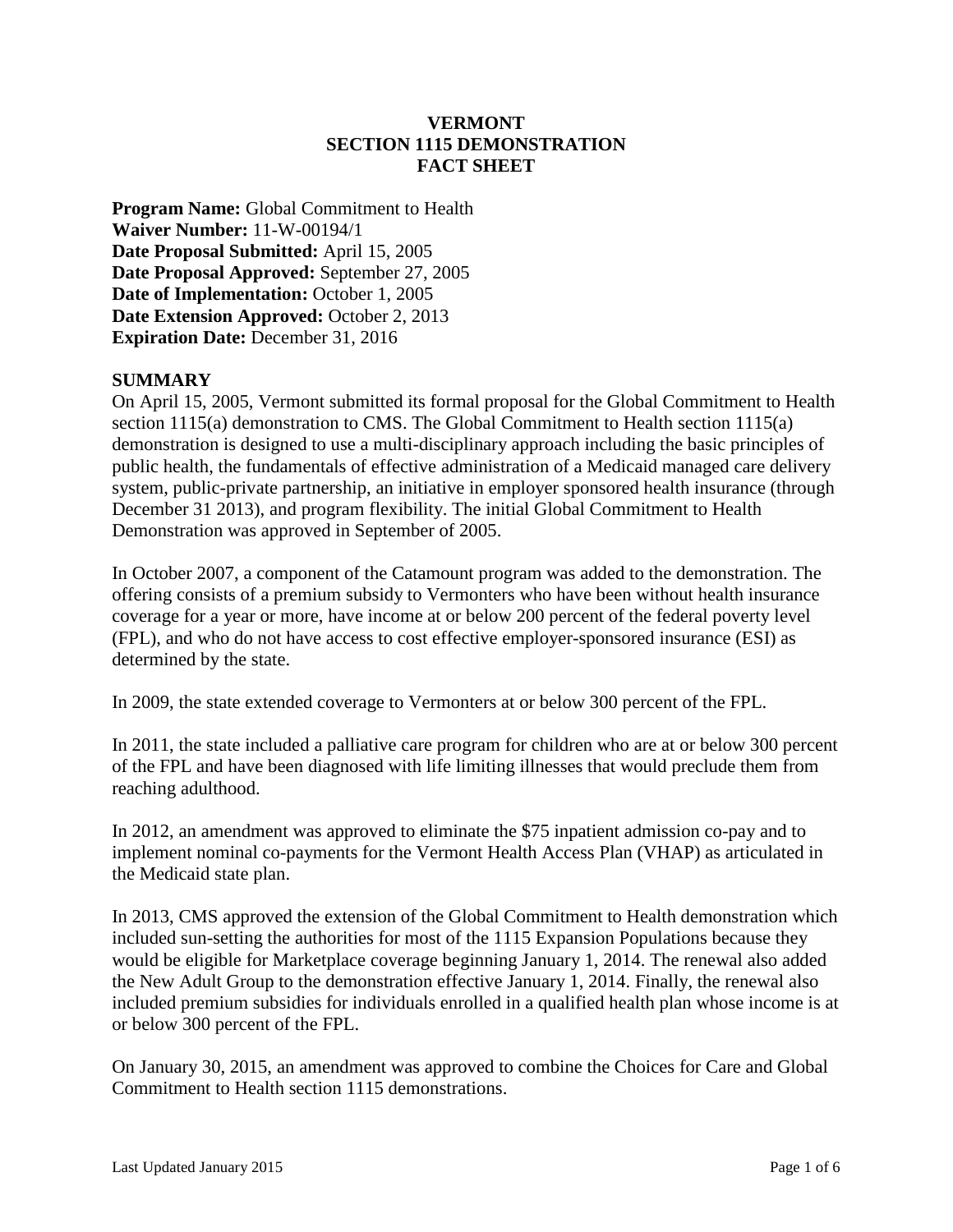The state's goal in implementing the demonstration is to improve the health status of all Vermonters by:

- Increasing access to affordable and high quality health care;
- Improving access to primary care;
- Improving the health care delivery for individuals with chronic care needs;
- Containing health care costs; and
- Allowing beneficiaries a choice in long-term services and supports and providing an array of home and community-based alternatives recognized to be more cost-effective than institutional based supports.

The state will employ the following principles in achieving the above goals:

• **Managed Care Delivery System:** The Global Commitment to Health demonstration authorizes a health care delivery system for state plan populations that is modeled after a managed care delivery system, but is administered by the state. Under this model, the Vermont Agency of Human Services (AHS) transfers funds (calculated on a per member per month basis) to the Department of Vermont Health Access (VHA), which delivers services to the populations served under the demonstration. These payments are reconciled to cost on a quarterly basis. DVHA will be able to make expenditures within the per member per month budget limits for the following:

1. Reduce the rate of uninsured and, or, underinsured in Vermont;

2. Increase the access of quality health care to uninsured, underinsured and Medicaid beneficiaries;

3. Provide public health approaches to improve the health outcomes and the quality of life for the Medicaid-eligible individuals in Vermont; and

4. Encourage the formation and maintenance of public-private partnerships in health care.

- **Removal of Institutional Bias:** Under the demonstration, Vermont provides a choice of settings for delivery of services and supports to older adults, people with serious and persistent mental illness, people with physical disabilities, people with developmental disabilities, and people with traumatic brain injuries;
- **Aggregate Budget Neutrality Cap:** Vermont will be at risk for the caseload and the per capita expenditures, as well as certain administrative costs for all demonstration populations. Vermont will have to manage this program within a total computable aggregate cap of approximately \$13.8 billion (total computable) over the approved eleven and a quarter year demonstration period. Effective January 1, 2014, the new adult group will not be included in the total computable aggregate cap, but will be subject to a separate per member per month budget neutrality limit; and
- **Marketplace Subsidy Program:** Effective January 1, 2014, Federal Financial Participation (FFP) will be available for state funds for a Designated State Health Program (DSHP) to provide a premium Marketplace subsidy program to individuals up to and including 300 percent of the FPL who purchase health care coverage in the Marketplace.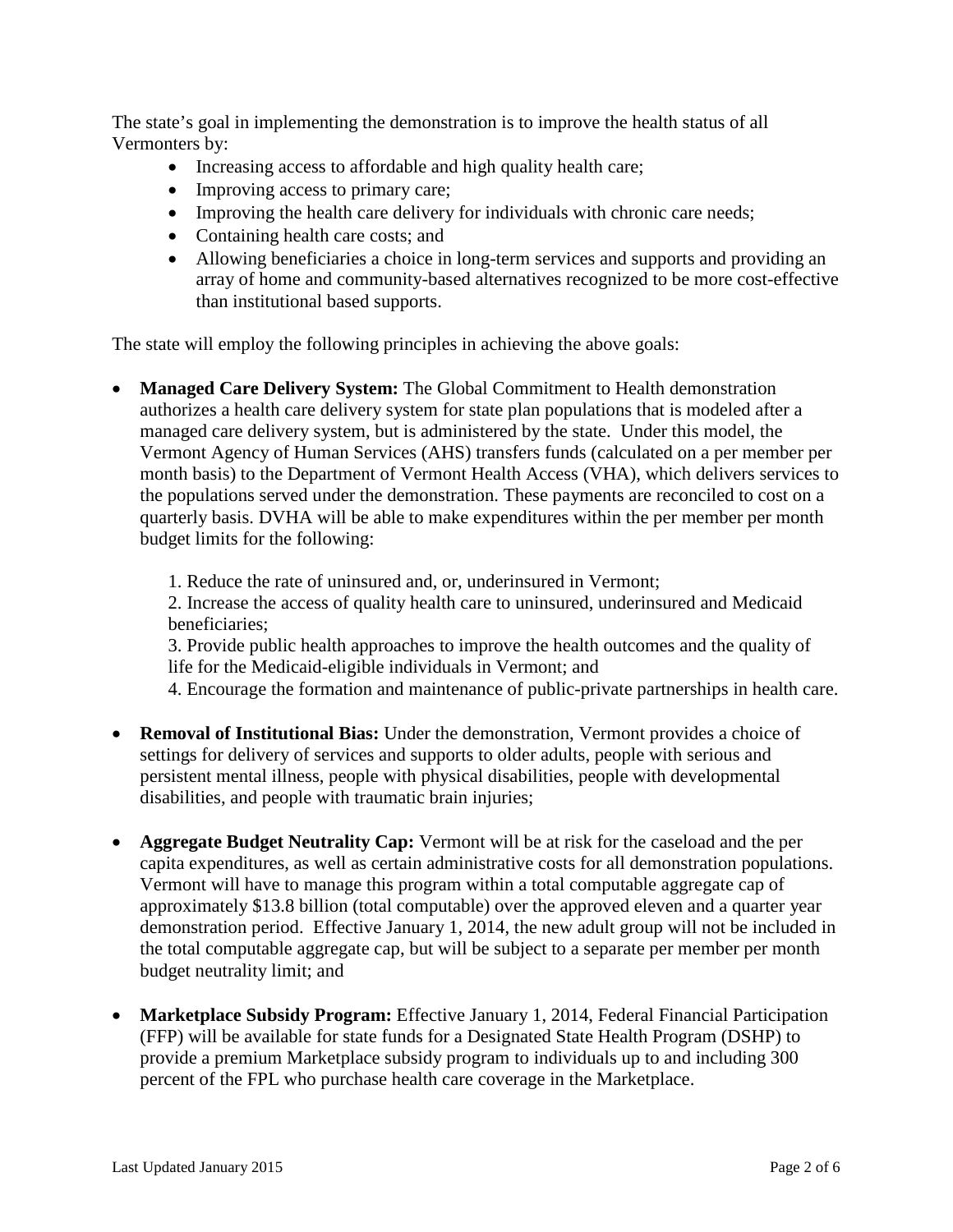### **ELIGIBILITY**

The general categories of populations eligible under the demonstration are:

### *Mandatory and Optional State Plan Groups*

**Population 1:** Mandatory Categorically Needy **Population 2: Optional Categorically Needy Population 3:** Affordable Care Act New Adult Group

### *Demonstration Expansion Populations*

**Population 4:** 217-like categorically needy individuals receiving home and community based waiver (HCBW)-like services in the highest need group

**Population 5:** Expenditures for the 217-like categorically needy individuals receiving HCBWlike services in the high need group

Population 6: Expenditures for the HCBW-like services for the moderate needs group individuals who are not otherwise eligible under the Medicaid state plan. These individuals do not meet the eligibility requirements of the Medicaid state plan. They only receive a small subset of HCBW-like services as outlined in the STCs.

**Population 7:** Medicare beneficiaries who are 65 years or older or have a disability with income at or below 150 percent of the FPL, who may be enrolled in the Medicare Savings Program (MSP) but are not otherwise categorically eligible for full benefits.

**Population 8:** Medicare beneficiaries who are 65 years or older or have a disability with income above 150 percent and up to and including 225 percent of the FPL, who may be enrolled in the MSP, but are not otherwise categorically eligible for full benefits.

### **BENEFITS**

### **State Plan Benefits**

The demonstration provides services covered under the title XIX state plan to individuals in populations 1, 2, and 4. Benefits for individuals in population 3 are provided through an approved Alternative Benefit Plan SPA. All limitations on services under the title XIX state plan, program, rules, and policies shall also apply. A complete listing of covered services and limitations are contained in the Vermont approved title XIX state plan, Vermont statutes, regulations, and policies and procedures.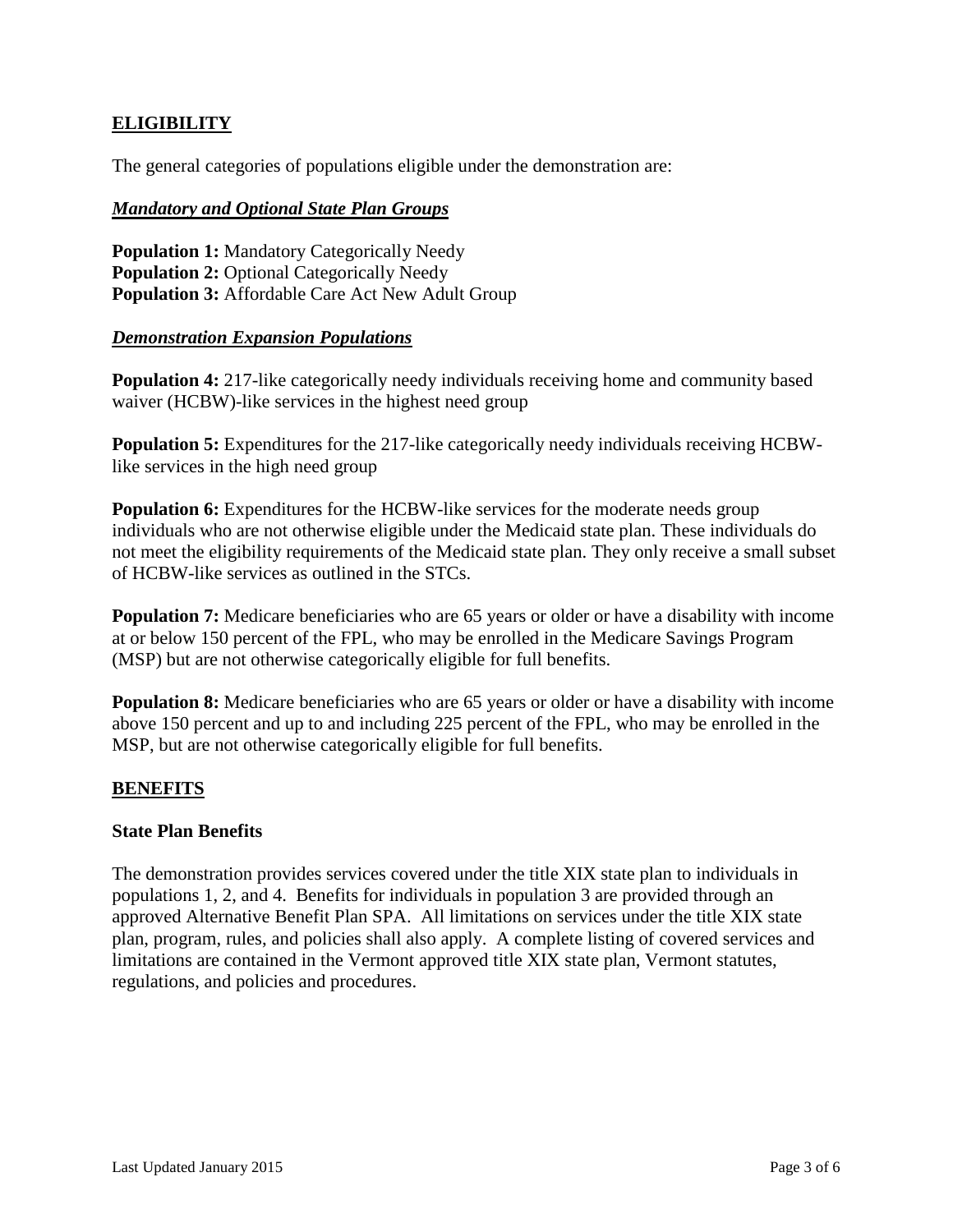# **Special programs**

| <b>Special Program Name</b>                        | <b>Services</b>                                                                                                                                                                                                                                                                    | <b>Limitations</b>                                                         |
|----------------------------------------------------|------------------------------------------------------------------------------------------------------------------------------------------------------------------------------------------------------------------------------------------------------------------------------------|----------------------------------------------------------------------------|
| Traumatic Brain Injury (TBI)                       | <b>HCBS</b> waiver-like services<br>including crisis/support services,<br>psychological and counseling<br>supports, case management,<br>community supports,<br>habilitation, respite care,<br>supported employment,<br>environmental and assistive<br>technology and self-directed | Any limitation on this service<br>defined by Vermont rules and<br>policies |
| Mental Illness Under 22                            | care.<br><b>HCBS</b> waiver-like services<br>including service coordination,<br>flexible support, skilled therapy<br>services, environmental safety<br>devices, counseling, residential<br>treatment, respite, supported<br>employment, crisis and<br>community supports           | Any limitation on this service<br>defined by Vermont rules and<br>policies |
| Community Rehabilitation and<br>Treatment          | <b>HCBS</b> waiver-like services<br>including service coordination,<br>flexible support, skilled therapy<br>services, environmental safety<br>devices, counseling, residential<br>treatment, respite, supported<br>employment, crisis and<br>community supports                    | Any limitation on this service<br>defined by Vermont rules and<br>policies |
| <b>Developmental Disability</b><br><b>Services</b> | HCBS waiver services,<br>including service coordination,<br>residential habilitation, day<br>habilitation, supported<br>employment, crisis services,<br>clinical intervention, respite and<br>self-directed care                                                                   | Any limitation on this service<br>defined by Vermont rules and<br>policies |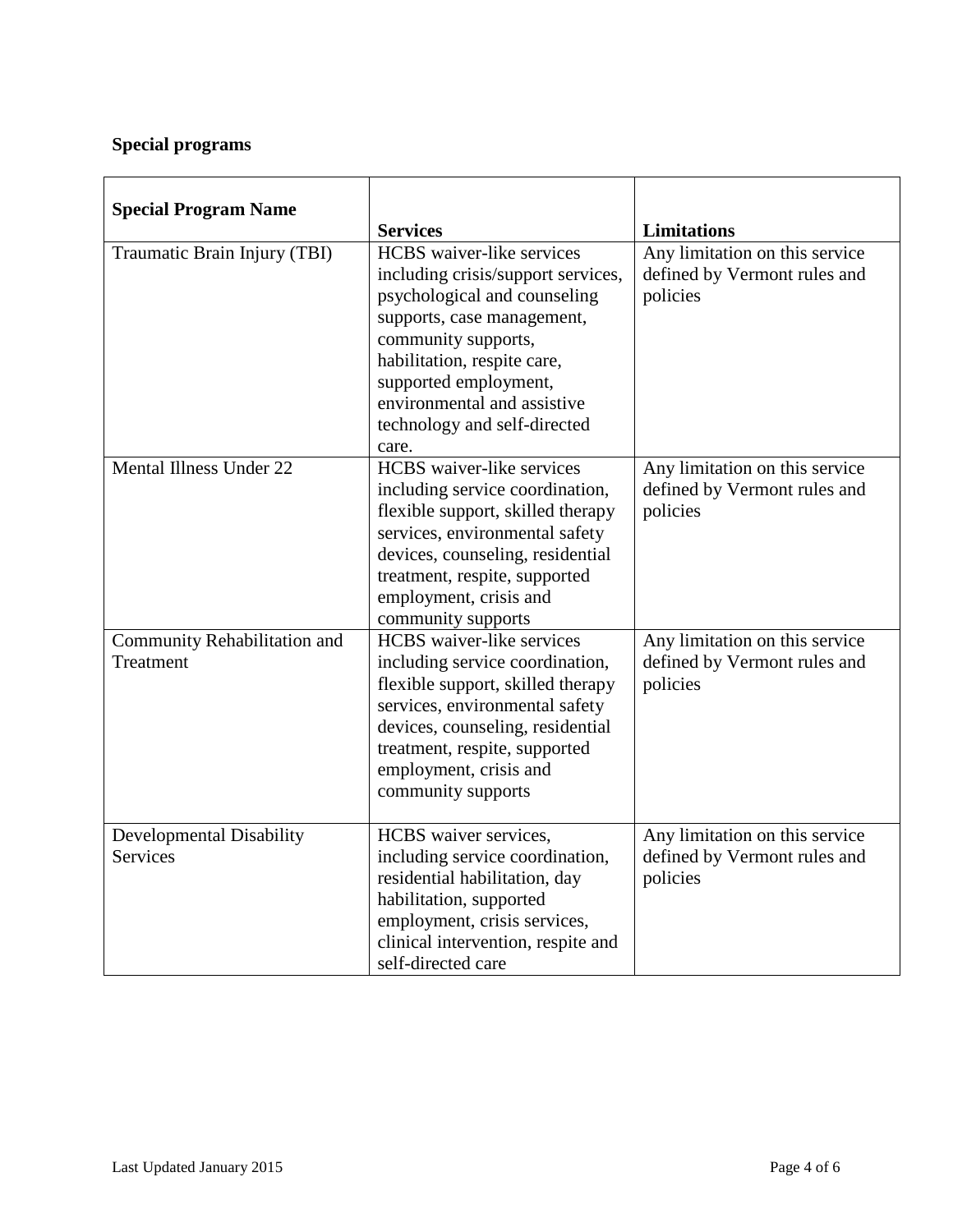### **Other Programs**

| <b>Program Name</b>     | <b>Services</b>                                                                                             | <b>Limitations</b>                                                                                                                                            |
|-------------------------|-------------------------------------------------------------------------------------------------------------|---------------------------------------------------------------------------------------------------------------------------------------------------------------|
| Palliative Care Program | Care coordination, respite<br>care, expressive therapies,<br>family training, and<br>bereavement counseling | For children under the age of<br>21 years in populations 1, 2,<br>and 3 who have been<br>diagnosed with a life-<br>limiting illness that is<br>expected to be |
|                         |                                                                                                             | terminal before adulthood.                                                                                                                                    |

### **Hospice**

Vermont will provide hospice services concurrently with curative therapy to adults in populations 1, 2, and 3.

### **Benefits for expansion populations**

**Population 4:** Benefits as described in the Medicaid state plan and HCBS benefits described in the STCs.

**Population 5:** Benefits as described in the Medicaid state plan and HCBS benefits described in the STCs.

**Population 6:** Limited HCBS including Adult Day Services, Case Management, and Homemaker services.

**Population 7:** Medicaid Prescriptions, eyeglasses and related eye exams; MSP beneficiaries also receive benefits as described in the title XIX state plan.

**Population 8:** Maintenance Drugs; MSP beneficiaries also receive benefits as described in the title XIX state plan.

### **DELIVERY SYSTEM**

The Global Commitment to Health demonstration authorizes a health care delivery system for state plan populations that is modeled after a managed care delivery system, but is administered by the state. Under this model, the Vermont Agency of Human Services (AHS) transfers funds (calculated on a per member per month basis) to the Department of Vermont Health Access (VHA), which delivers services to the populations served under the demonstration.

### **COST-SHARING**

**Premiums and Co-Payments.** Premiums and cost sharing for populations 1, 2, and 3 must be in compliance with Medicaid requirements that are set forth in statute, regulation and policy. Premiums may be charged for this demonstration in accordance with the approved state plan.